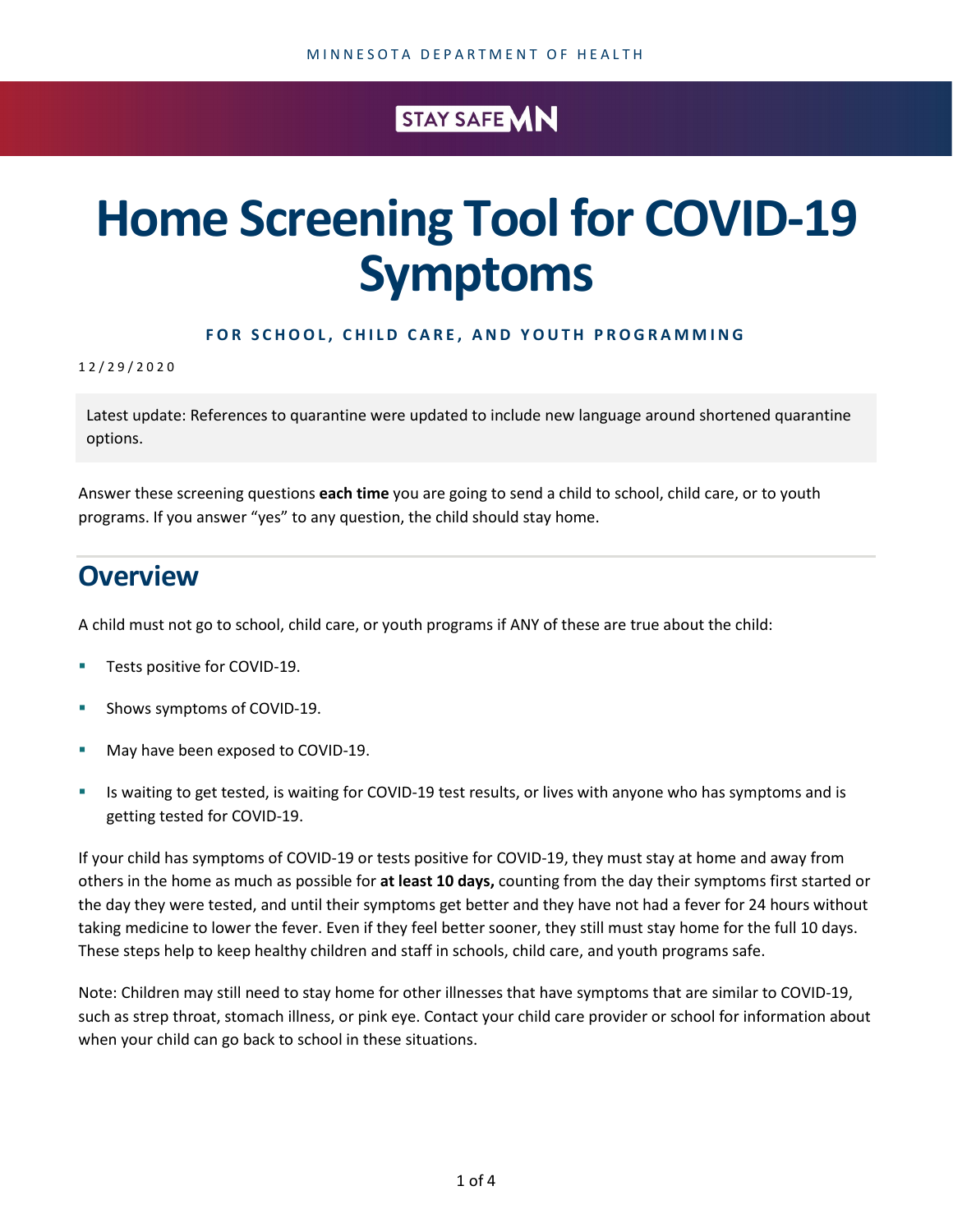Use this resource if you have additional questions about when your child can attend school or child care. [COVID-19 Attendance Guide for Parents and Families](https://www.health.state.mn.us/diseases/coronavirus/schools/attendance.pdf)  [\(www.health.state.mn.us/diseases/coronavirus/schools/attendance.pdf\)](https://www.health.state.mn.us/diseases/coronavirus/schools/attendance.pdf) 

## **Daily screening questions**

- **1. Does your child have ONE OR MORE of these symptoms?** 
	- $\Box$  Fever of 100.4 degrees Fahrenheit or higher
	- $\Box$  Difficulty/hard time breathing
	- $\Box$  New cough or a cough that gets worse
	- ☐ New loss of taste or smell

If a child has **one or more of these symptoms**, they must stay home and should stay away from others, including family members, as much as possible. Parents or caregivers should tell the school, child care, or youth program and consider calling the child's doctor or other health care provider.

Other children living in the house need to stay home from school or child care, too.

#### **If no symptoms, go to the next question.**

#### **2. Does your child have AT LEAST TWO of these symptoms?**

- □ Sore throat
- ☐ Nausea
- ☐ Vomiting
- ☐ Diarrhea
- $\Box$  Chills
- $\Box$  Muscle pain
- $\Box$  Excessive fatigue/feels very tired
- $\Box$  New severe/very bad headache
- $\Box$  New nasal congestion/stuffy or runny nose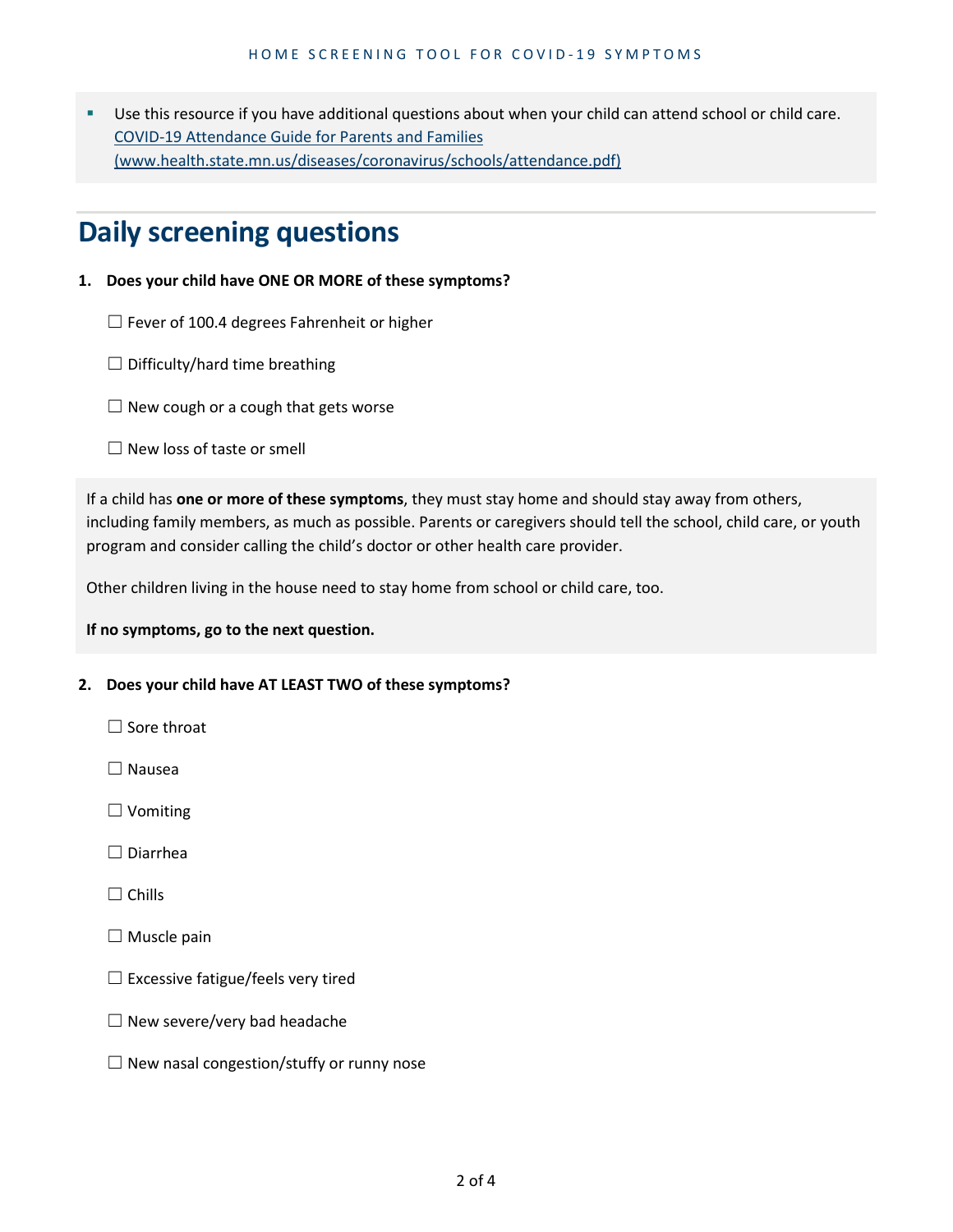If a child has **at least two of these symptoms,** they must stay home and should stay away from others, including family members, as much as possible. Parents or caregivers should tell the school, child care, or youth program and consider calling the child's doctor or other health care provider.

Other children living in the house need to stay home from school or child care, too.

#### **If no symptoms, go to the next question.**

- **3. Has a doctor or another health care provider told your child since they last went to their school, child care, or youth program that they have COVID-19 or they have a positive test result for COVID-19?** 
	- $\Box$  No: The child can go to their school, child care, or youth program.

☐ Yes: The child must stay at home and away from others as much as possible for **at least 10 days,** counting from the day their symptoms first started or the day they were tested, and until their symptoms get better AND they have not had a fever for 24 hours without taking medicine to lower the fever. Even if they feel better, they must stay home for the full 10 days. If your child has tested positive for COVID-19, but has no symptoms, they can return 10 days after the date of their test.

## **4. Is your child or any other household member who has symptoms for COVID-19 currently waiting for COVID-19 test results?**

 $\Box$  No: The child and other children living in the home can go to their school, child care, or youth program.

 $\Box$  Yes: The child must stay at home until test results are known for themselves or for the household member. Other children living in the house must also stay at home until test results are known.

If the test result is negative, the child with symptoms can return 24 hours after symptoms get better. Other children can return to school or child care as long as they are well when the test result is known.

If the test result is positive, the child who tested positive must stay at home and away from others as much as possible for **at least 10 days,** counting from the day their symptoms first started or the day they were tested, and until their symptoms get better and they have not had a fever for 24 hours without taking medicine to lower the fever.

Other children in the household must remain at home for at least 14 days (quarantine), starting from the last day they had close contact with the household member who has COVID-19.

#### **5. Has a household member tested positive for COVID-19 or been told they have COVID-19?**

 $\Box$  No: The child and other children living in the home can go to their school, child care, or youth program.

 $\Box$  Yes: The children must stay at home (quarantine) for at least 14 days starting from the last day they had contact with the household member who has COVID-19. If household members cannot separate, then the children must stay home for a total of 24 days – 10 days for the period of time the household member is infectious with COVID-19 followed by a quarantine period of 14 days.